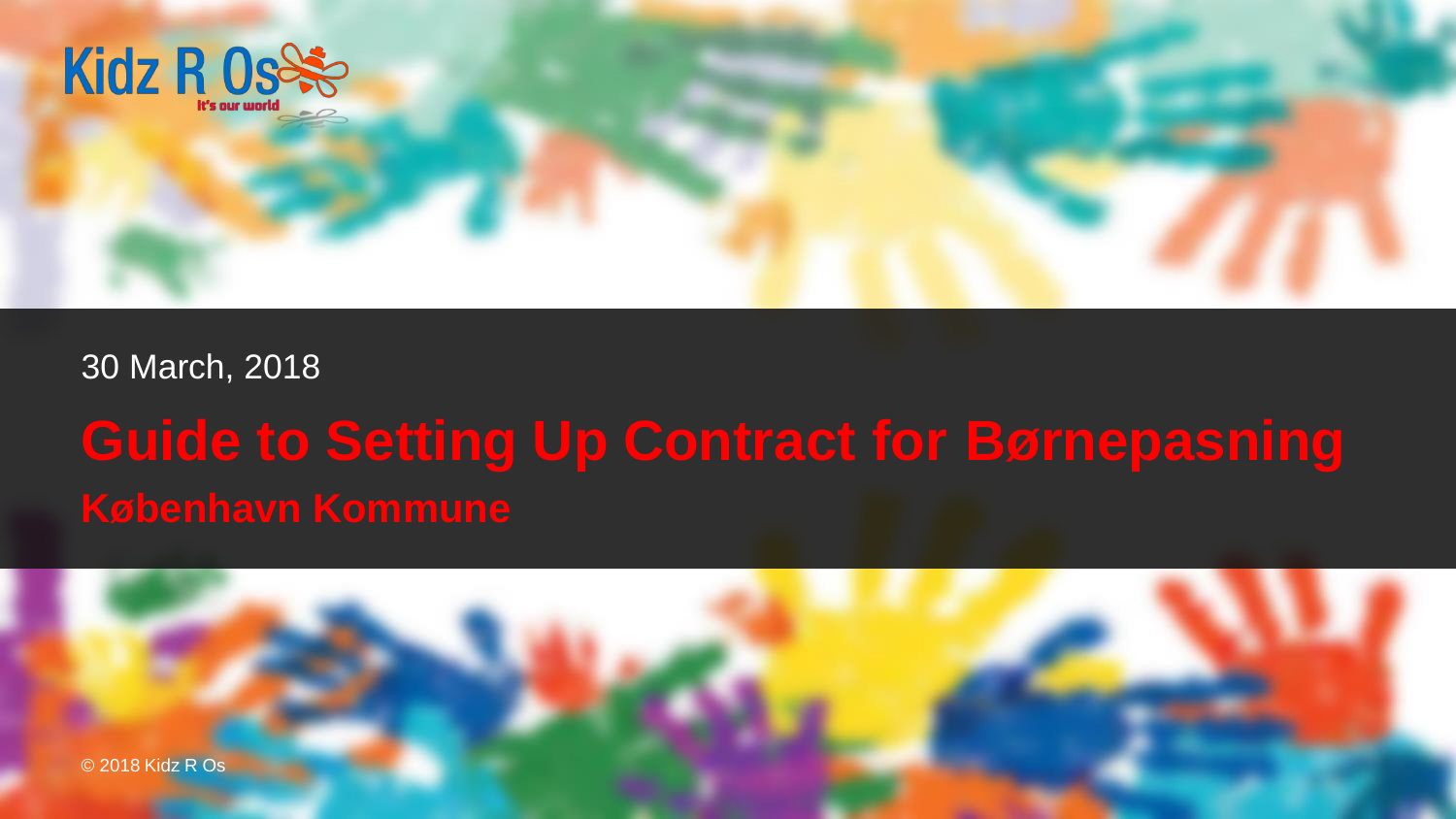# Purpose of the guide

The purpose of the guide is to demonstrate and guide the parents on the process of setting up a contract with Kidz R Os for childcare.

4 <del>C 2018 Kidz R Os 2018</del>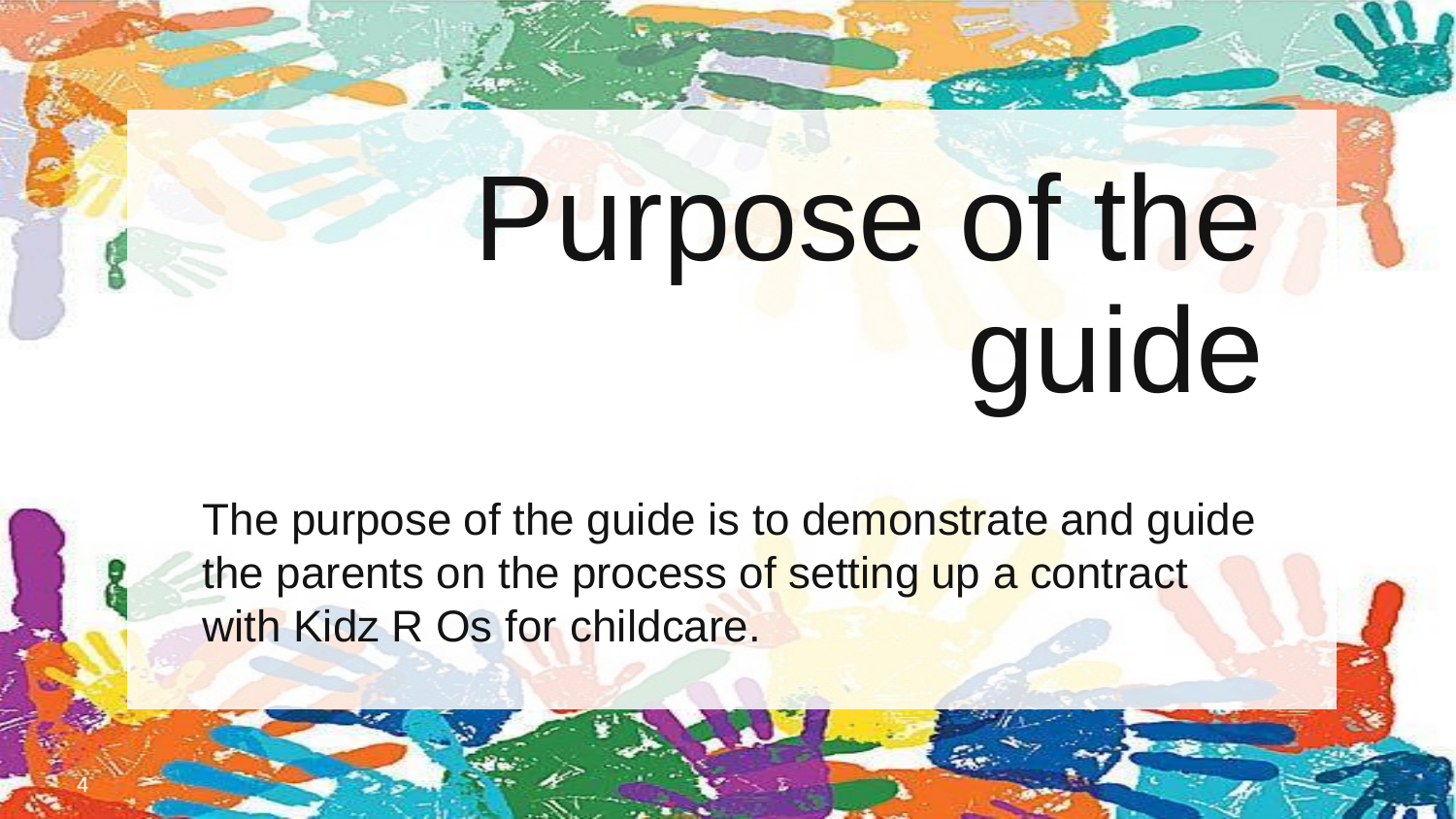## Accessing the Digital Contract System (1/2)

- Follow the link: https://www.kk.dk/privatbørnepasning
- On the page follow the link "Kontrakt Om Privat Børnepasning" as shown below:

**Kidz R C** 



Du kan som forælder få et økonomisk tilskud til hiælp til at betale din børnepassers løn. Tilskuddets størrelse er afhængigt af, hvor mange timer du bruger din børnepasser og hvor gammel dit barn er.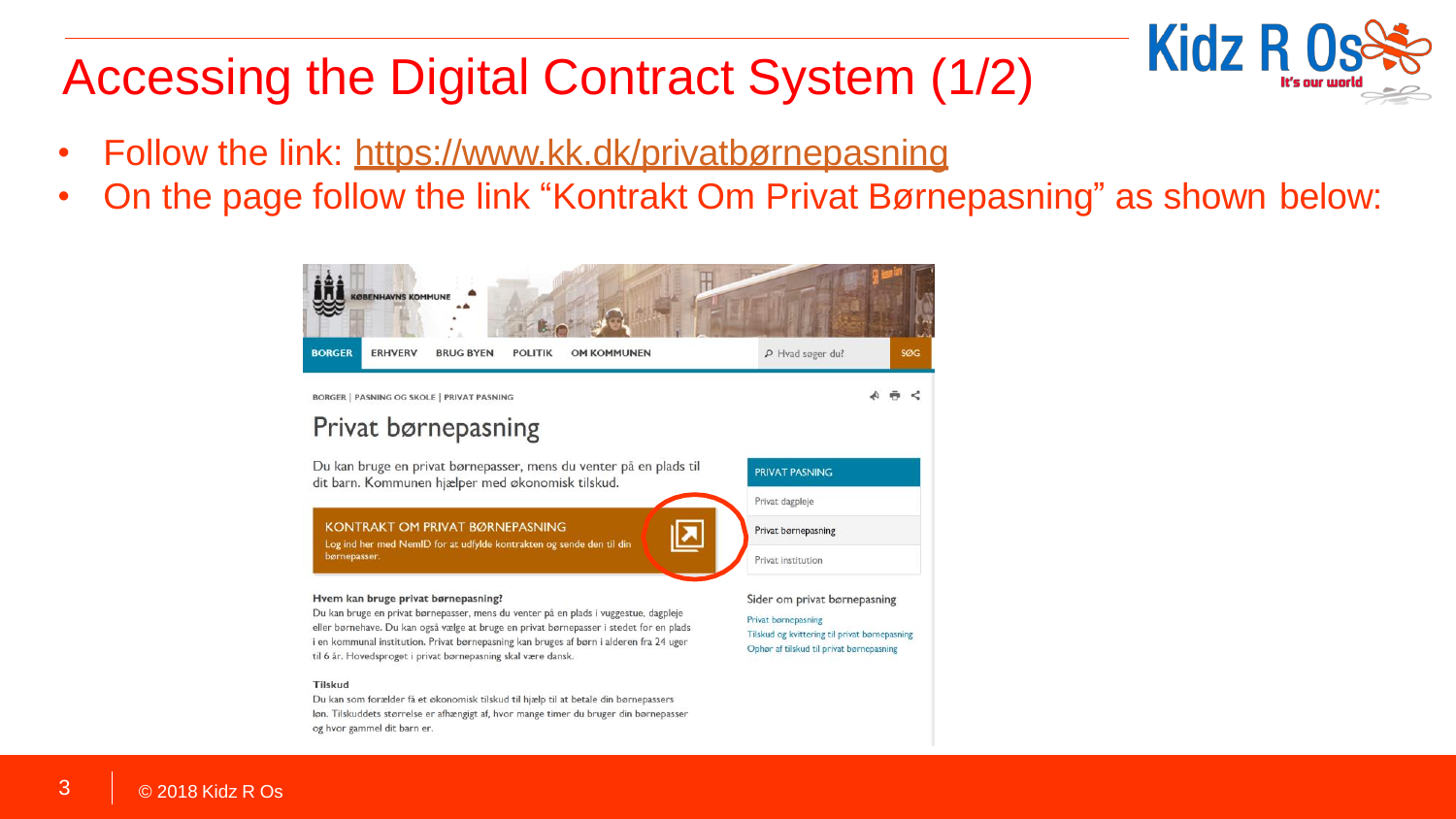## Accessing the Digital Contract System (2/2)



**Kidz R** 

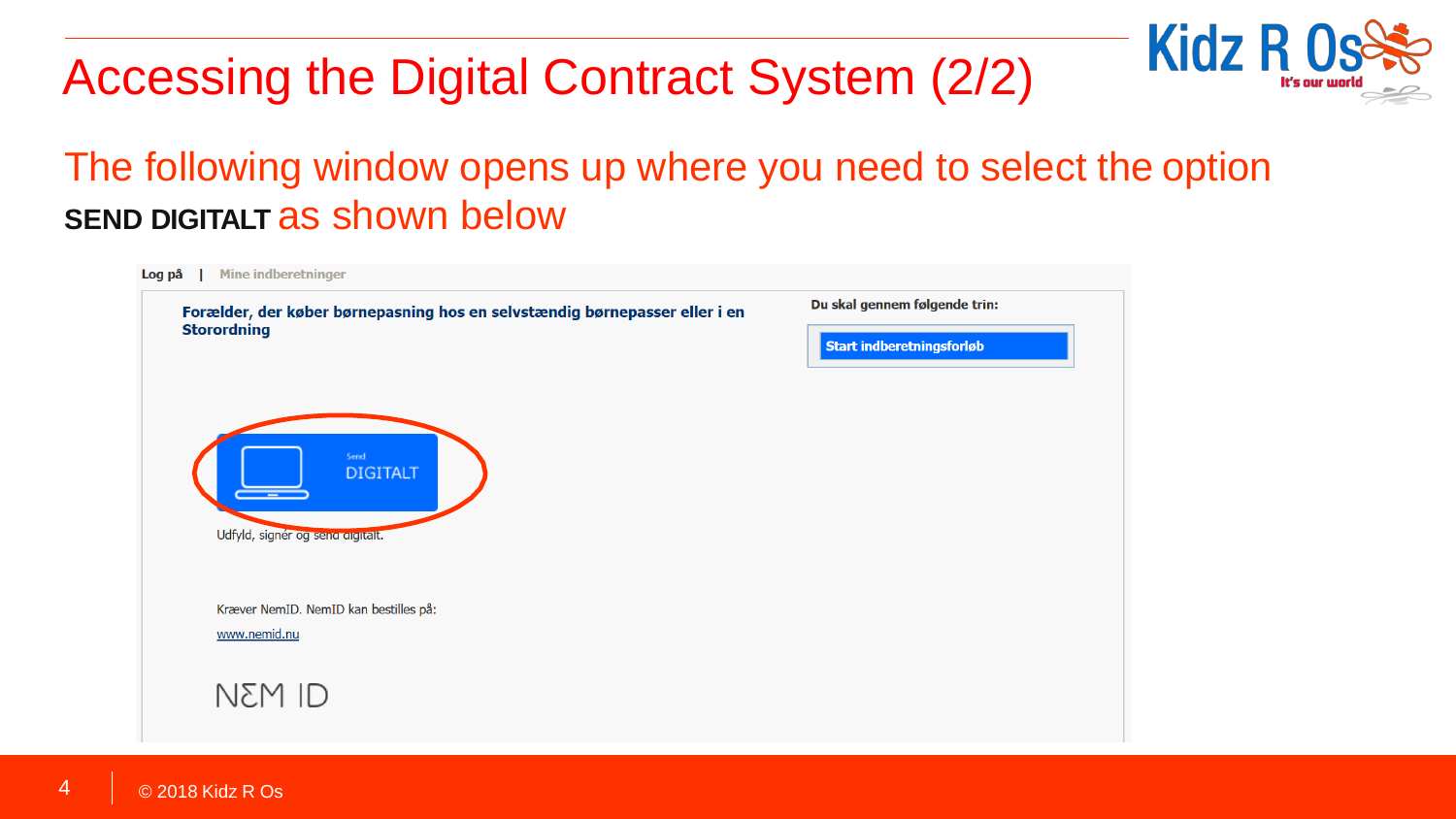## Login with NEM ID



## You now need to login with your NEM ID

| A Digitaliseringsstyrelsen [DK] https://nemlog-in.dk/login.aspx/noeglekort<br>c<br>$\leftarrow$<br>$\rightarrow$ |                                                                                                                    |
|------------------------------------------------------------------------------------------------------------------|--------------------------------------------------------------------------------------------------------------------|
| The public login community - NemLog-in                                                                           |                                                                                                                    |
| Log on with code card ><br>Log on with code file $\rightarrow$                                                   |                                                                                                                    |
| <b>CILM3N</b>                                                                                                    | <b>Operating status</b>                                                                                            |
| NemLog-in-Offentligt Log-in-<br>fællesskab<br>User ID                                                            | Normal operation                                                                                                   |
| $\overline{\mathbf{?}}$                                                                                          | <b>More information</b>                                                                                            |
| Password<br>$\overline{\mathbf{?}}$<br>Forgot your password?<br>Next                                             | - Security<br>- Help to log-on<br>- Log-on types<br>- About Nemlog-in<br>- Terms<br>- Order NemID<br>- Renew NemID |
|                                                                                                                  | Logout advice                                                                                                      |
|                                                                                                                  | Click "Logout" button and then close all browser windows when you have been<br>logged on with NemID                |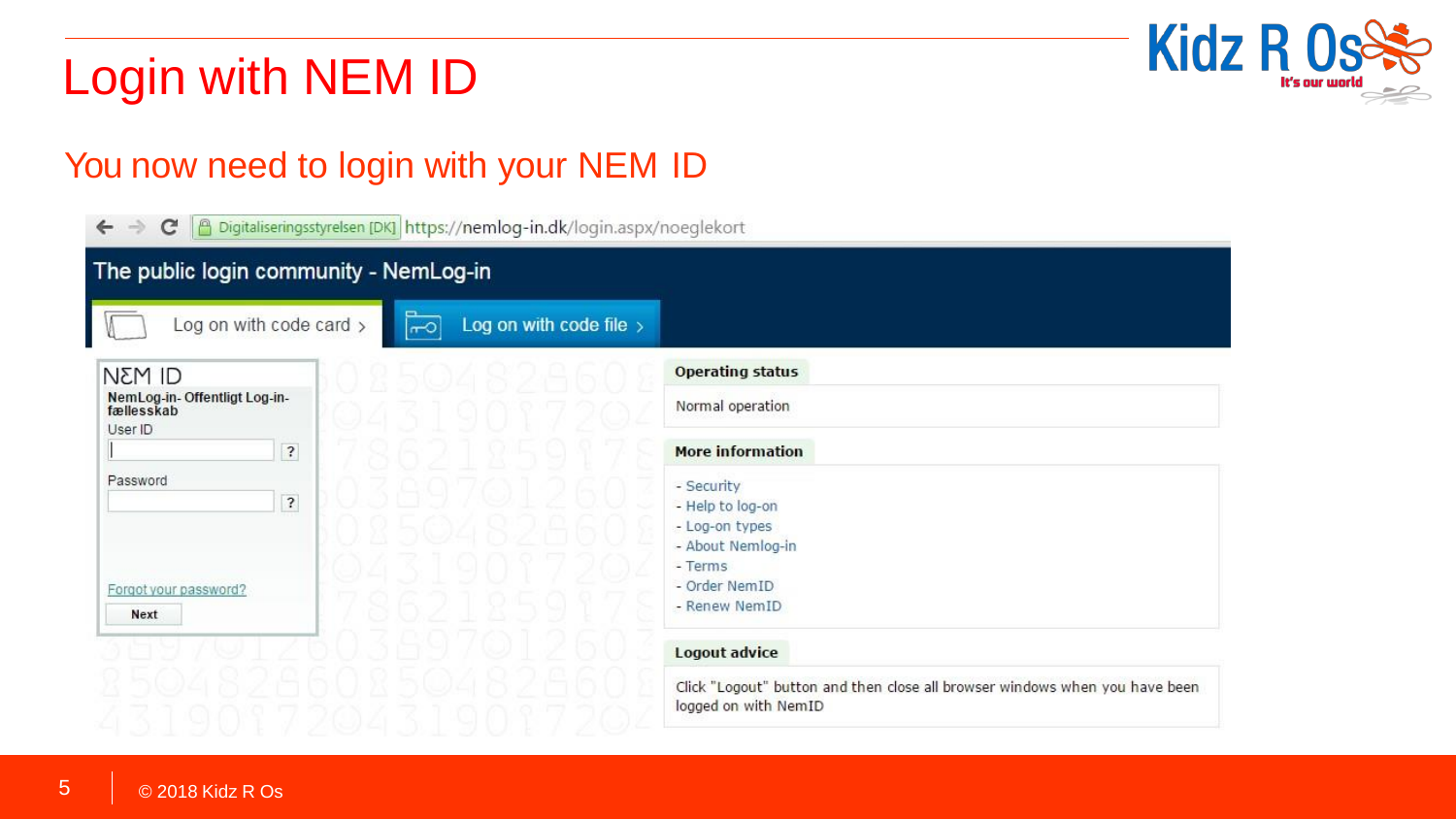## Entering the Child and Parent Information (1/2)



In the new window enter the following information as instructed:

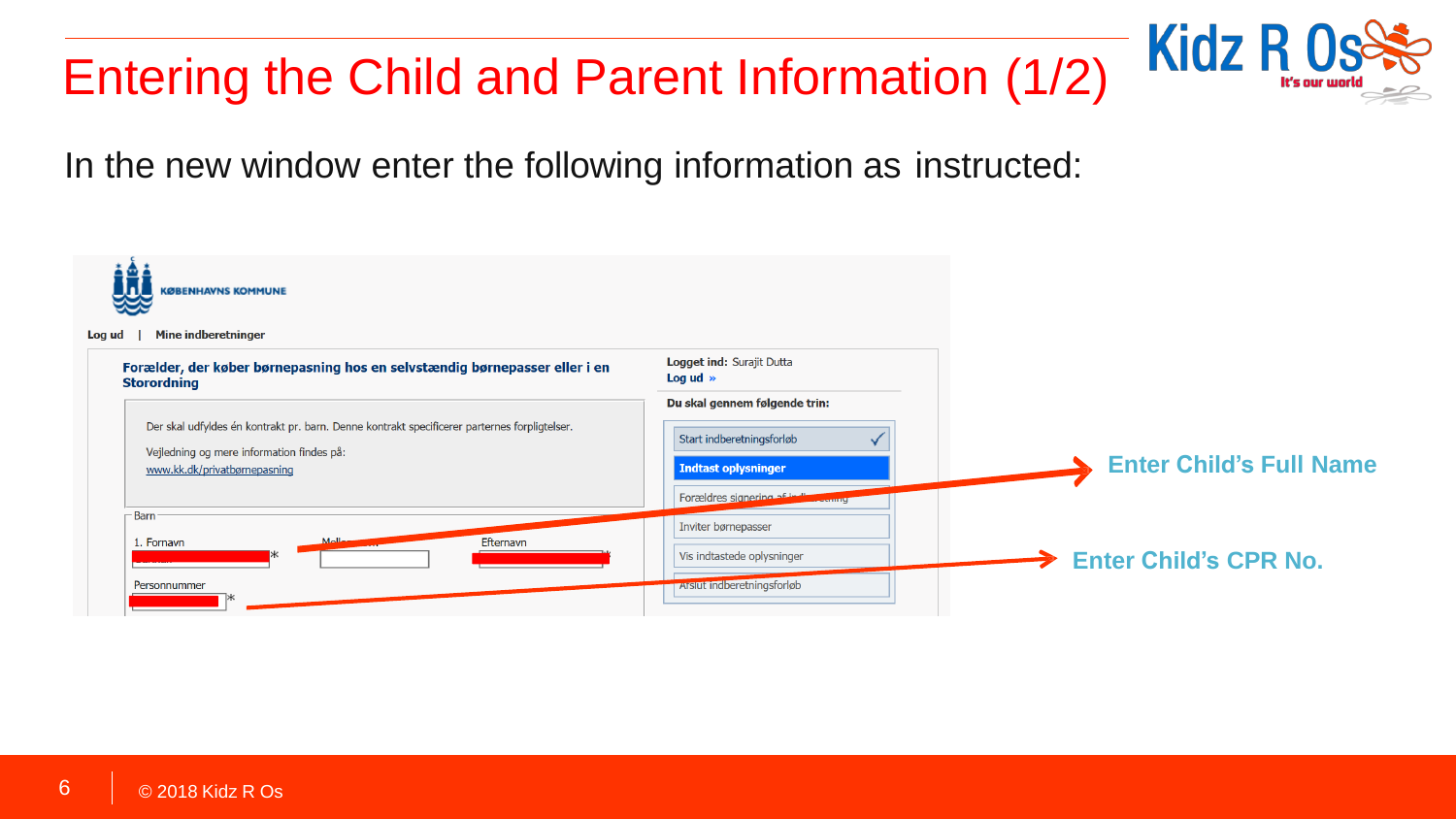## Entering the Payment Information (2/2)



In the same window enter the following information as instructed:

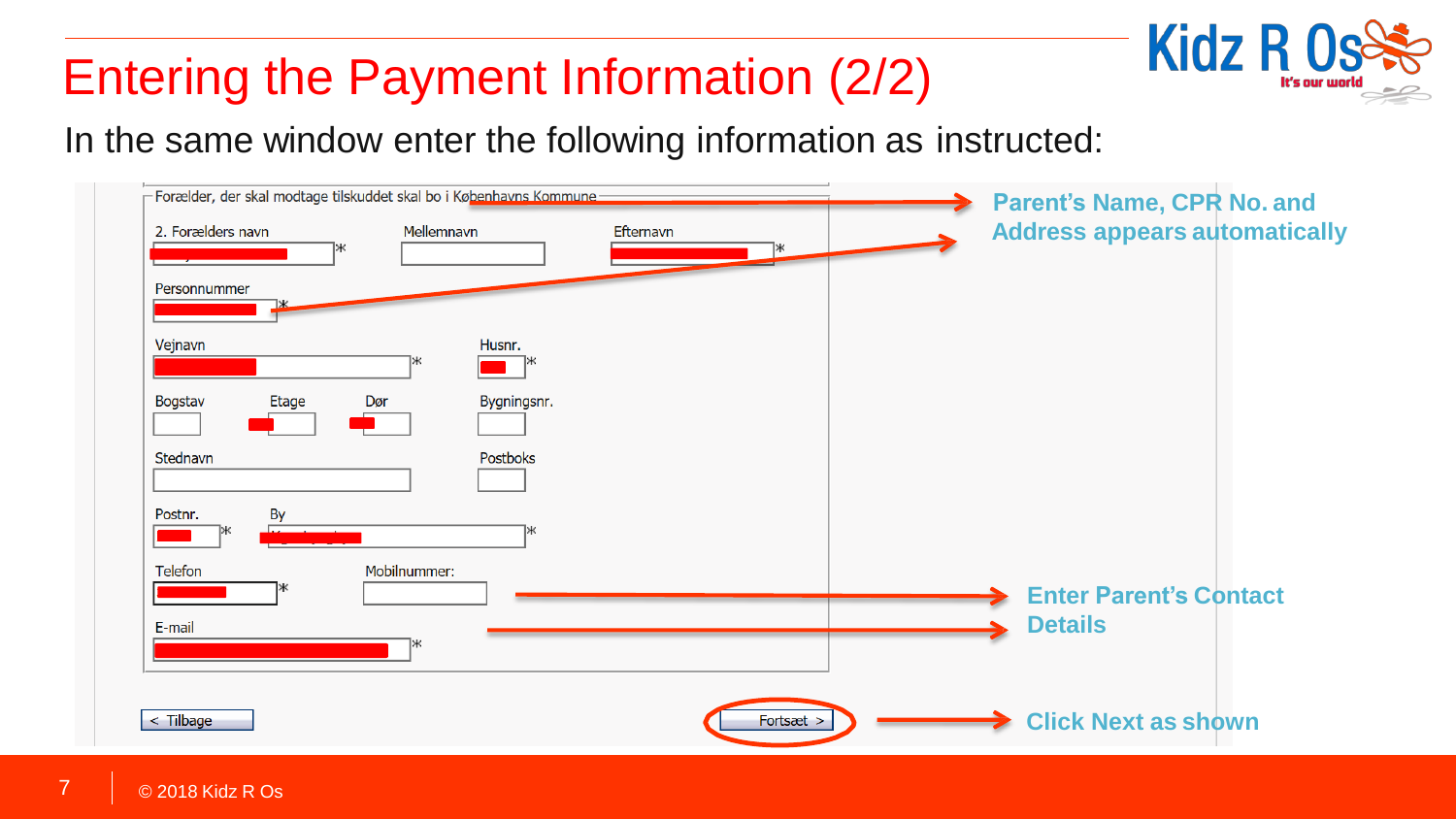## Entering the Institute Information (1/2)



### In the new window enter the following information exactly as instructed:

#### Log ud | Mine indberetninger

| Forælder, der køber børnepasning hos en selvstændig børnepasser eller i en<br><b>Storordning</b>                                  | r Ugentlig arbejdstid for børnepasser<br>5. Antal timers pasning om ugen:<br>ж<br>42.5<br>timer                                                                                    |                               |
|-----------------------------------------------------------------------------------------------------------------------------------|------------------------------------------------------------------------------------------------------------------------------------------------------------------------------------|-------------------------------|
| $\ast$<br>Hvilken slags børnepasser<br>Storordning<br>$\odot$<br>Børnepasser                                                      | Evt. skiftende<br>0<br>arbejdstider                                                                                                                                                |                               |
| <b>Storordning</b><br>CVR-nr.<br>Storordningens navn<br>35726039<br>Kidz R Os<br>Adresse og kontaktoplysninger                    | Indtast tidsinterval fra-til. F.eks: 9:05-16:30<br>Onsdag<br>Torsdag<br>Mandag<br>Tirsdag<br>KI. 8:00-16:30<br>KI. 8:00-16:30<br>KI. 8:00-16:30<br>KI. 8:00-16:30<br>Ж.<br>Ж.<br>ж | Fredag<br>KI. 8:00-16:30<br>ж |
| Vejnavn<br>Husnr.<br>45<br>Lyshøjgårdsvej<br>Stednavn<br>Bygningsnr.<br><b>Bogstav</b><br>Etage<br>Dør                            | $<$ Tilbage                                                                                                                                                                        | Fortsæt $>$                   |
| By<br>Postnr.<br>Valby<br>2500<br>Mobilnummer<br>Telefonnummer<br>Email adresse<br>27346539<br>deepa@kidzros.dk<br>-Opstartsdato- | <b>Update joining date at Kidz R Os</b>                                                                                                                                            |                               |
| m<br>4. Pasningsordningen starter den<br>09-04-2018<br>Stopper den<br>The could be a side of their different components on        |                                                                                                                                                                                    | <b>Click Next as</b><br>shown |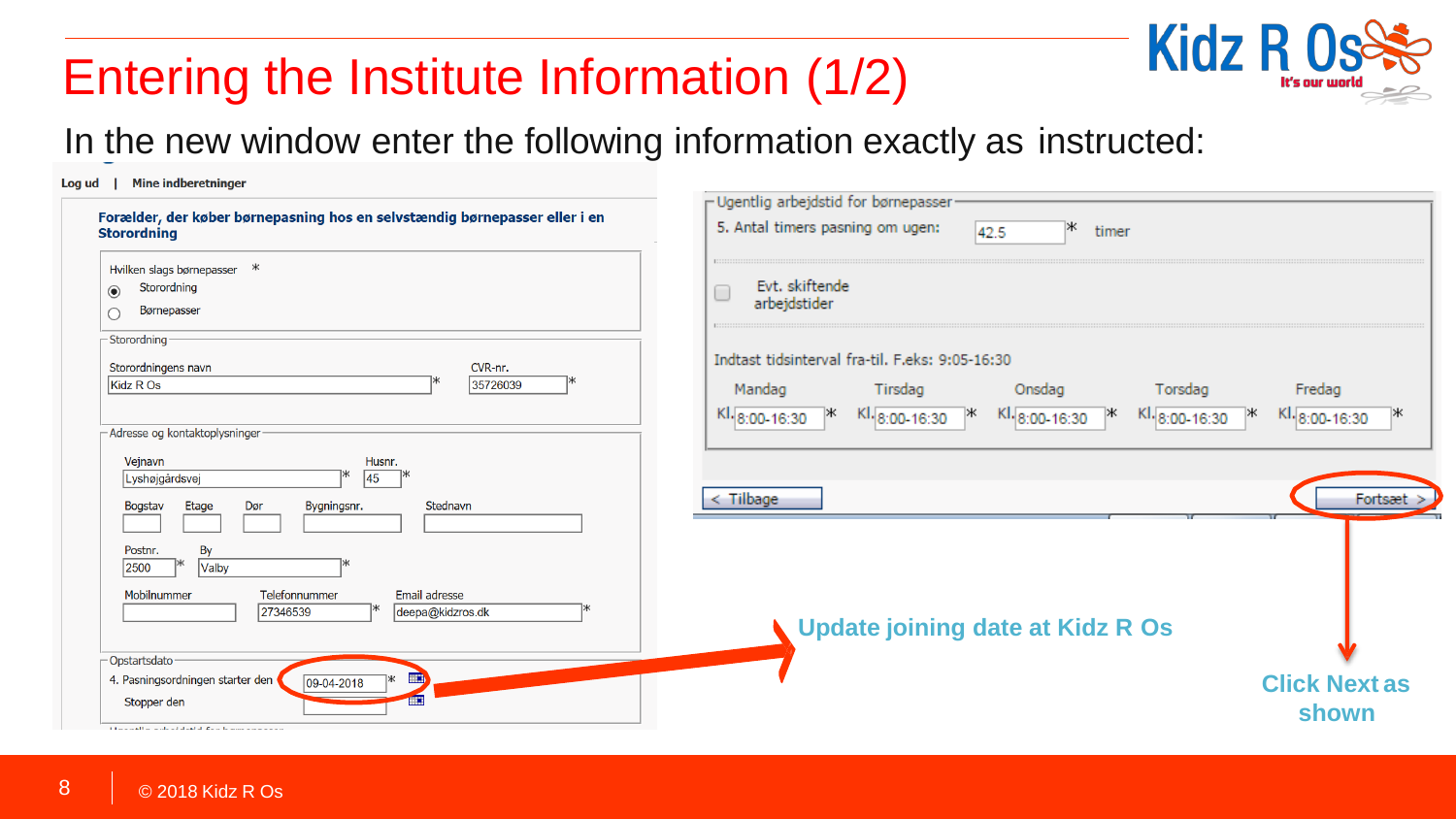## Entering the Institute Information (2/2)



In the new window enter the following information exactly as instructed:

| Forælder, der køber børnepasning hos en selvstændig børnepasser eller i en<br><b>Storordning</b> | <b>Logget ind: Surajit Dutta</b><br>Log ud $\rightarrow$   |                            |
|--------------------------------------------------------------------------------------------------|------------------------------------------------------------|----------------------------|
| $\sqsubset$ Pasningssted -                                                                       | Du skal gennem følgende trin:                              |                            |
| 6. Pasningssted<br>Barnets eget hjem<br>Børnepassers hjem                                        | Start indberetningsforløb<br><b>Indtast oplysninger</b>    |                            |
| Det andet barns hjem<br>Storordning<br>$\boxed{\small\diagup}$                                   | Forældres signering af indberetning<br>Inviter børnepasser |                            |
| Fortsæt ><br>$\vert$ < Tilbage                                                                   | Vis indtastede oplysninger<br>Afslut indberetningsforløb   | <b>Click Next as shown</b> |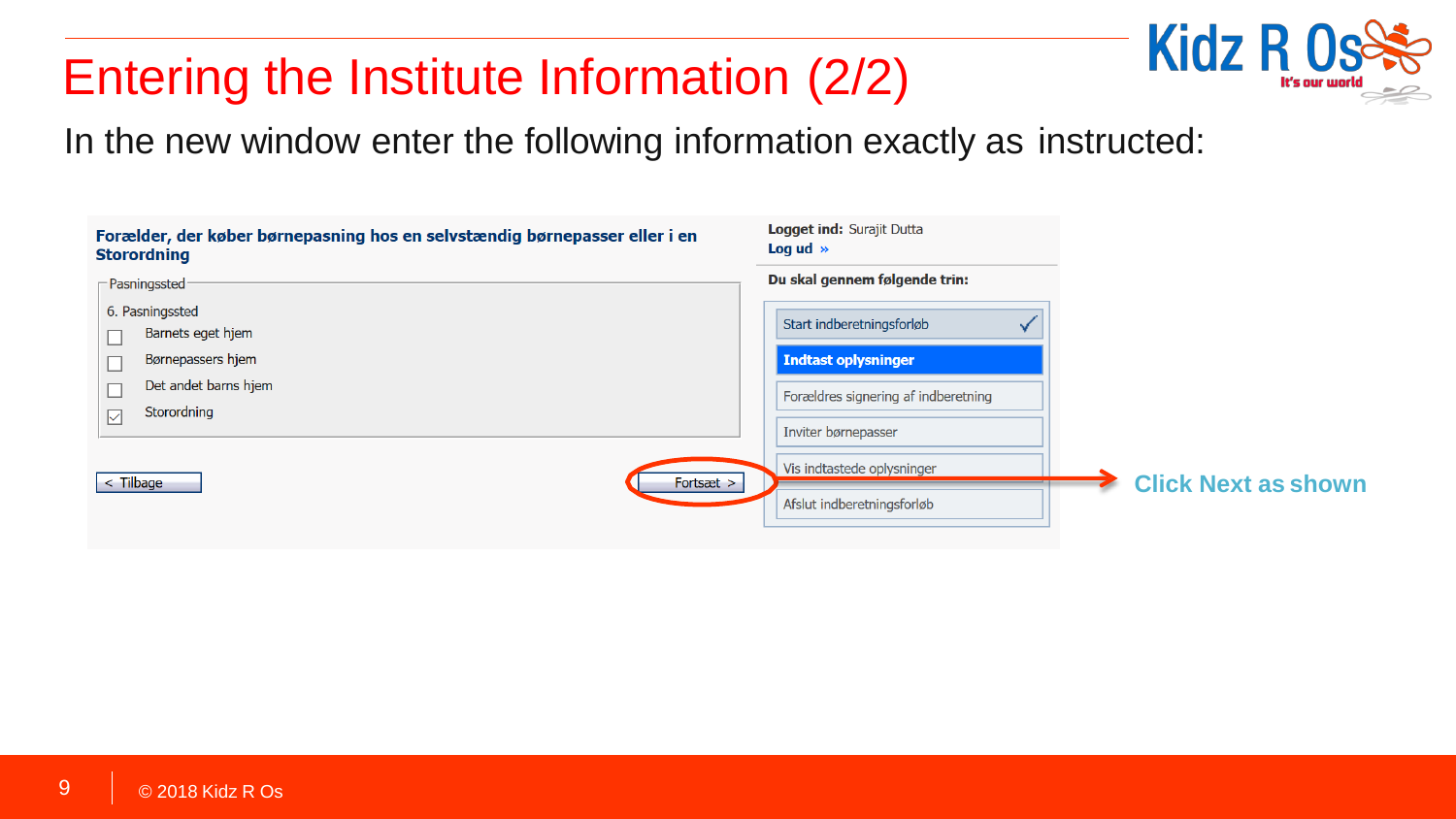# Entering the Fees Information (1/1)



### In the new window enter the following information exactly as instructed:

#### Forælder, der køber børnepasning hos en selvstændig børnepasser eller i en **Storordning**

| storer annug                                                     | <b>Enter Total Fees</b>    |
|------------------------------------------------------------------|----------------------------|
| - Udgifter -                                                     | (DKK 10300 / 10050)        |
| 7. Betaling til børnepasser/storordning<br>ж<br>10300<br>kr.     |                            |
| Betaling under børnepassers sygdom? -                            |                            |
| Ж<br>8. Får børnepasser betaling under børnepassers egen sygdom? |                            |
| Ja<br>$\circledbullet$                                           |                            |
| Nej<br>О                                                         |                            |
| Ferie-                                                           |                            |
| Ж<br>9. A. Får børnepasser betaling under sin ferie              | Select "JA"                |
| Ja<br>$\circledbullet$                                           |                            |
| Nej<br>$\circ$                                                   |                            |
| 9. B. Får børnepasser betaling under forældrenes forie-          |                            |
| Ja<br>$\odot$                                                    |                            |
| Nej                                                              |                            |
|                                                                  |                            |
| $<$ Tilbage<br>Fortsæt >                                         | <b>Click Next as shown</b> |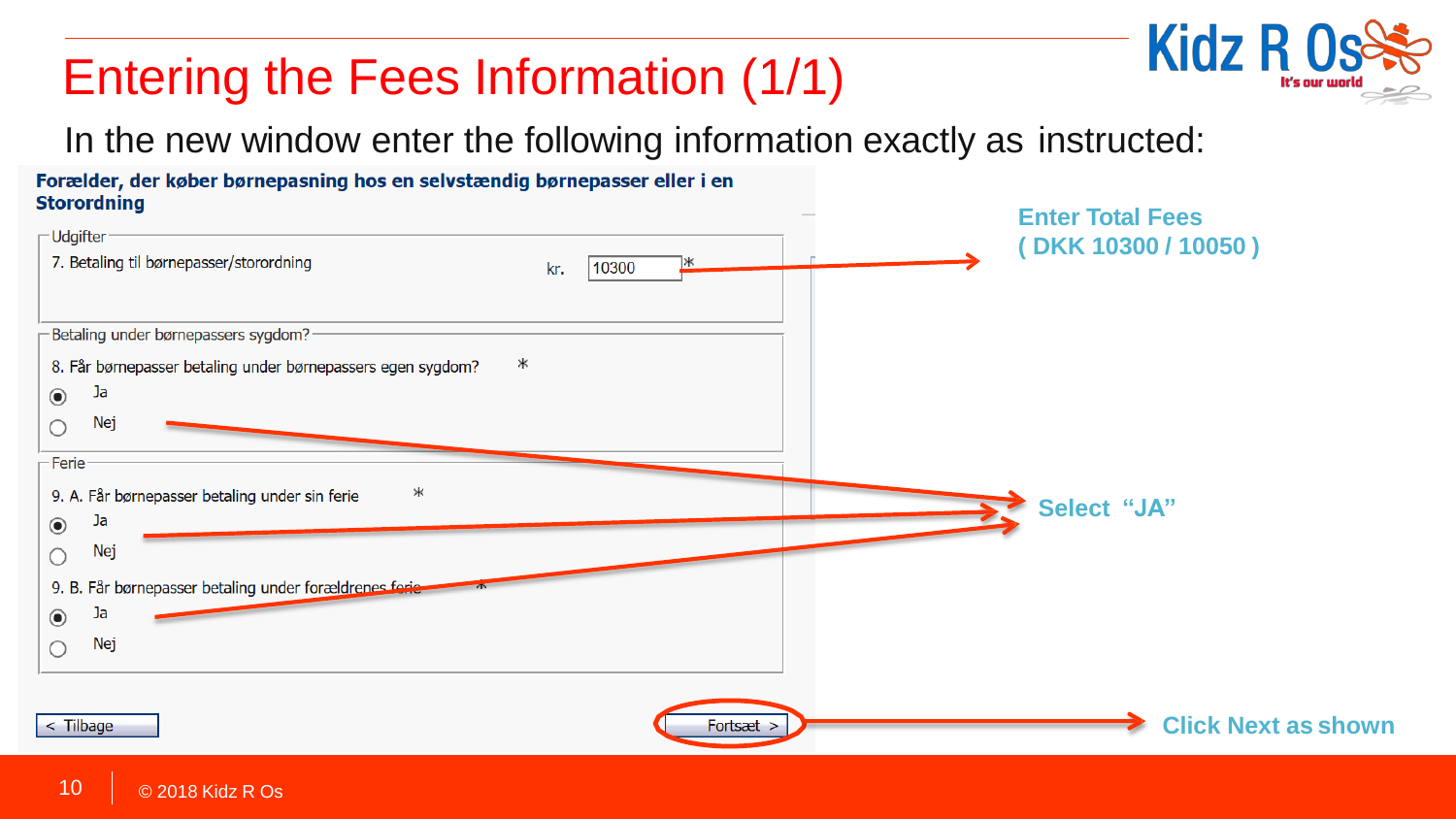## Entering the Declarations (1/1)



**Please note Kidz R Os requires a notice period of 30 days and place is** 

In the new window enter the following information exactly as instructed:

**Mine indberetninger** Log ud

#### Forælder, der køber børnepasning hos en selvstændig børnepasser eller i en **Storordning**

| Øvrigt-                                                                                                                 | offered subject to your acceptance                                                                                 |  |
|-------------------------------------------------------------------------------------------------------------------------|--------------------------------------------------------------------------------------------------------------------|--|
| 10. Opsigelsesvarsel for begge parter er 14 dage                                                                        | of 30 days notice period. Please                                                                                   |  |
| 11. Forældrene forpligter sig til at orientere børnepasser, så snart de har modtaget tilbud om plads<br>til barnet.     | collect the over-riding Terms and<br><b>Conditions of 30 days notice period</b><br>from the institute and submit a |  |
| Vejledning og mere information findes på www.kk.dk/privatbørnepasning                                                   | signed copy to the institute.                                                                                      |  |
| Undertegnede erklærer hermed på tro og love, at indtastede oplysninger er rigtige.<br>$\overline{\vee}$                 |                                                                                                                    |  |
| Undertegnede erklærer at have gennemlæst Københavns Kommunes vejledning om privat<br>$\overline{\vee}$<br>børnepasning. | <b>Check these boxes as shown</b>                                                                                  |  |
| $\leq$ Tilbage<br>Fortsæt ;                                                                                             | <b>Click Next as shown</b>                                                                                         |  |